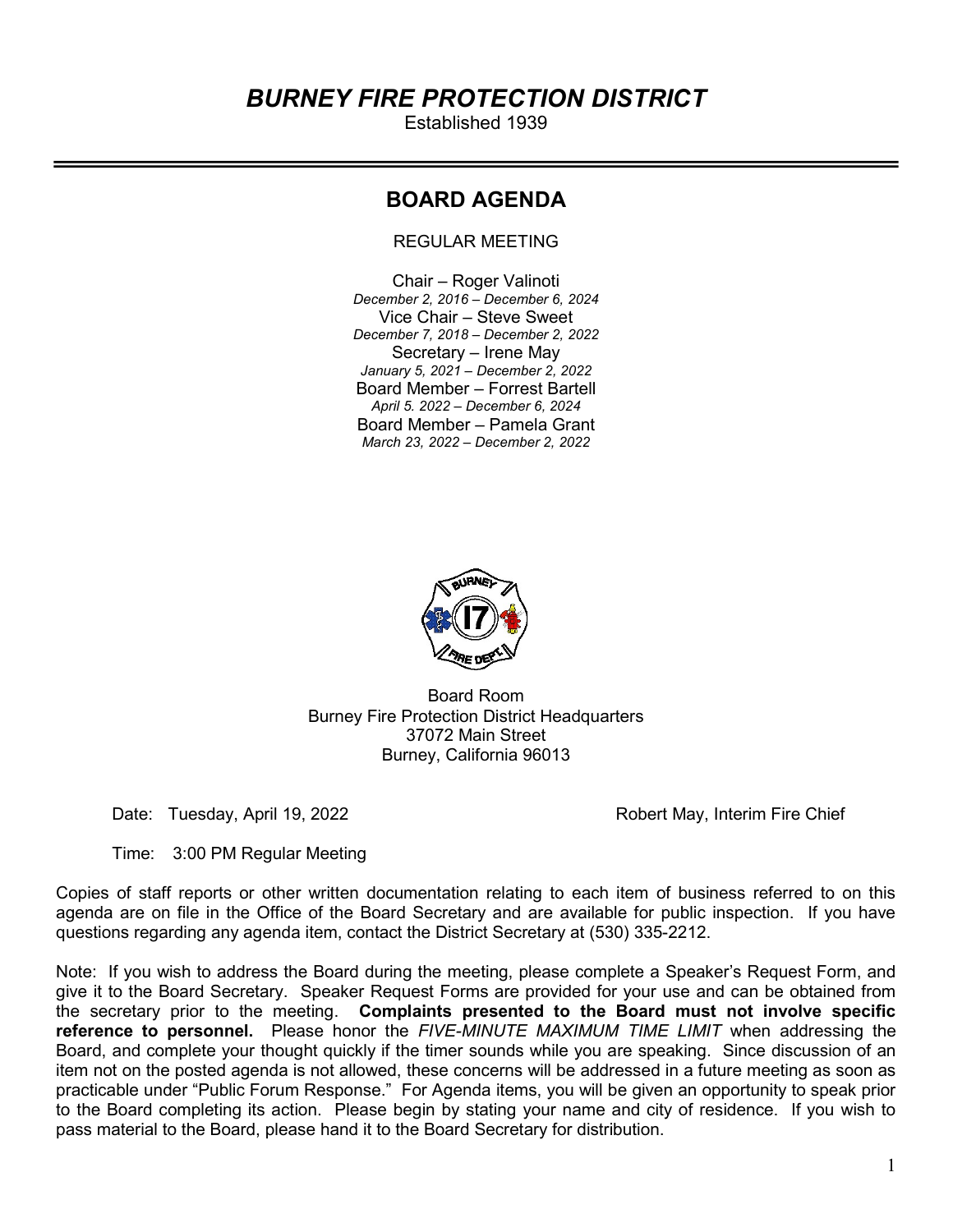No boisterous conduct shall be permitted at any Board meeting. Persistence in boisterous conduct shall be grounds for summary termination, by the Chairperson, of the person's privilege of address.

No oral presentation shall include charges or complaints against any District employee, regardless of whether or not the employee is identified in the presentation by name or another reference, which tends to identify that employee. All charges or complaints against employees shall be submitted to the Board of Fire Commissioners under provisions contained in the Burney Fire Protection District Administrative Instruction. Willful disruption of any of the meetings of the Board of Fire Commissioners shall not be permitted. If the Chairperson finds that there is, in fact, willful disruption of any meeting of the Board, he/she may order the room cleared and subsequently conduct the Board's business without the audience present except for duly accredited representatives of the news media, whom the Chairperson finds not to have participated in the

disruption. After clearing the room, the Board may permit those persons, who in their opinion were not

## BURNEY FIRE PROTECTION DISTRICT Board of Fire Commissioners Tuesday, April 19, 2022 3:00 PM Regular Meeting

## OPEN SESSION

### 1. MEETING CALLED TO ORDER

Chair Valinoti

### 2. FLAG SALUTE

Chair Valinoti

#### 3. RECOGNIZE NEWLY APPOINTED BOARD MEMBERS – SWEARING IN / OATH OF OFFICE

Forrest Bartell, Pamela Grant

#### 4. ROLL CALL

Roger Valinoti Steve Sweet Irene May Forrest Bartell Pamela Grant

#### 5. AGENDA APPROVAL

As a matter of procedure, the Board should approve the agenda.

responsible for the willful disruption, to re-enter the meeting room.

#### 6. ANNOUNCEMENTS / PRESENTATIONS

None.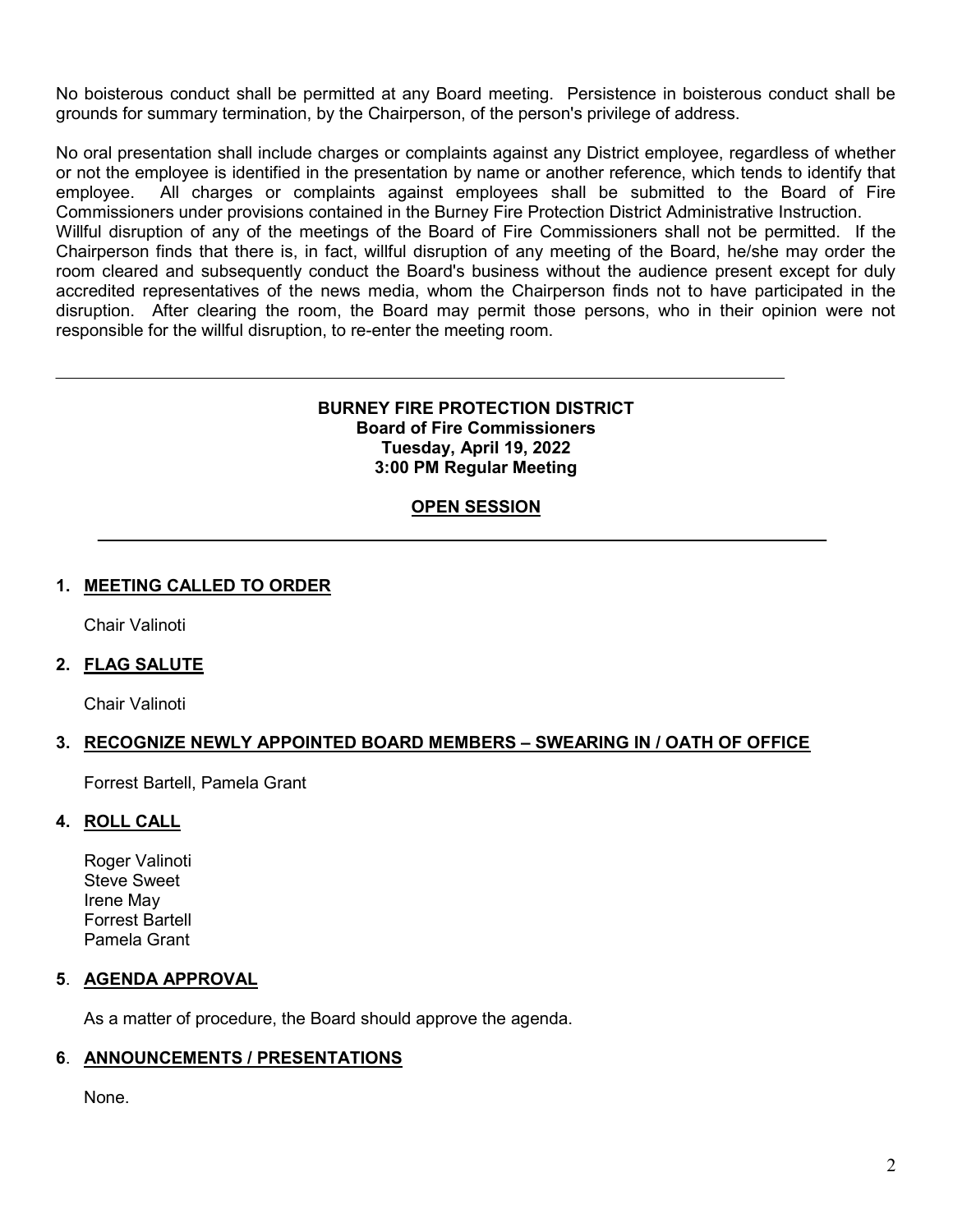## 7. COMMITTEE REPORTS

 Finance (S. Sweet, I. May) Strategic Plan (I. May) Fire Station Relocation (I. May) Legislative

## 8. PUBLIC COMMENTS

This time is reserved for members of the public to address the Board relative to matters of District that are not on the agenda. Persons wishing to address items on the agenda will be permitted to do so during the discussion of the item. No action may be taken on non-agenda items unless authorized by law. Comments will be limited to five minutes per person, twenty minutes in total.

## 9. PUBLIC FORUM RESPONSE

Response to public comments by Fire Chief, if necessary.

### 10. CONSENT CALENDAR

 Items are expected to be routine and non-controversial. They will be acted upon by the Board at one time, using one motion, without discussion. Any Commissioner, staff member, or interested person or party may request that an item be removed from the consent calendar for alter discussion.

- a. Approval of check register.
- b. Approval of the Minutes: Regular Meeting March 23, 2022.
- c. Monthly financial report for March 2022.
- d. Ambulance accounts receivable reports for March 2022 (Wittman and Sierra Receivables).

### 11. ITEMS REMOVED FROM THE CONSENT CALENDAR

### 12. DISCUSSION / ACTION ITEMS

- a. Update on FY 2020 2021 Audit Action: Information Only.
- b. Board Training: Ethics, Harassment/Discrimination, Responsibilities Action: Determine the method of receiving the training.
- c. Projected GSRMA FY 2022 2023 Rates Action: Information only
- d. USFS Lassen Coop Agreement Action: Authorize the Fire Chief to execute the agreement.
- e. Board Committee appointments Action: Appoint Board members to Board committees.
- f. Paid Call Personnel Hiring Modification Action: Adopt a modified hiring practices standard during staff shortages.

## 13. CLOSED SESSION

The Board will hold a closed session to discuss any or all matters listed on the agenda. Any confidential materials distributed will be collected and destroyed after discussion at the meeting. Each member should destroy any copies after the meeting.